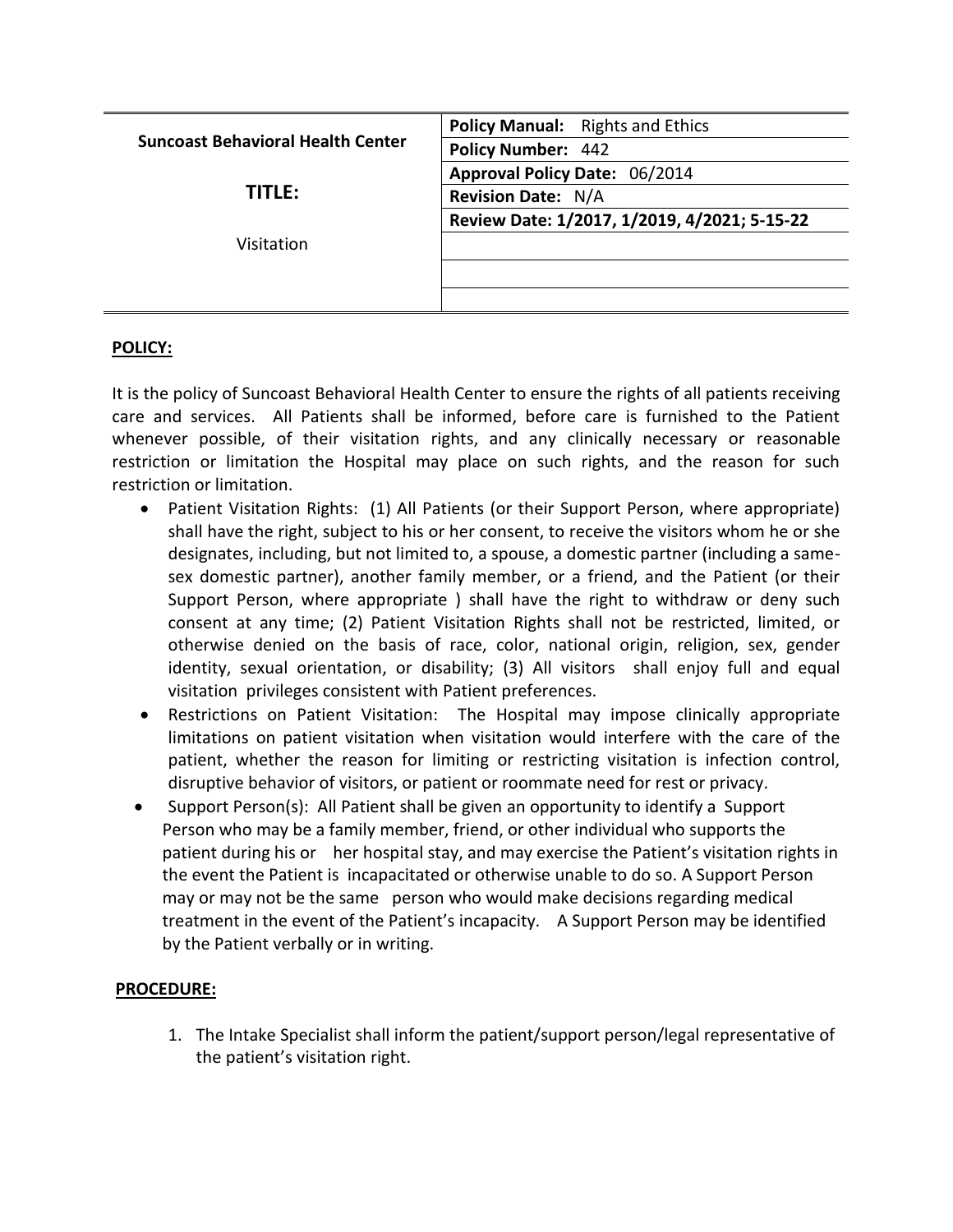- 2. The patient/support person/legal representative shall acknowledge understanding of the visitation by signing the Patient's Acknowledgement form.
- 3. In the event the patient is unable to sign the acknowledgement and there is not legal representative/support person present, the Intake Specialist shall notify the admitting nurse.
- 4. Once the patient is determined to be in an improved state or the legal representative/support person is available, the unit nurse shall explain the patient visitation right and obtain a signature as evidence of understanding.
- 5. The Intake Specialist shall document the identity of a Support Person/legal representative selected by a patient shall be recorded on the intake assessment form.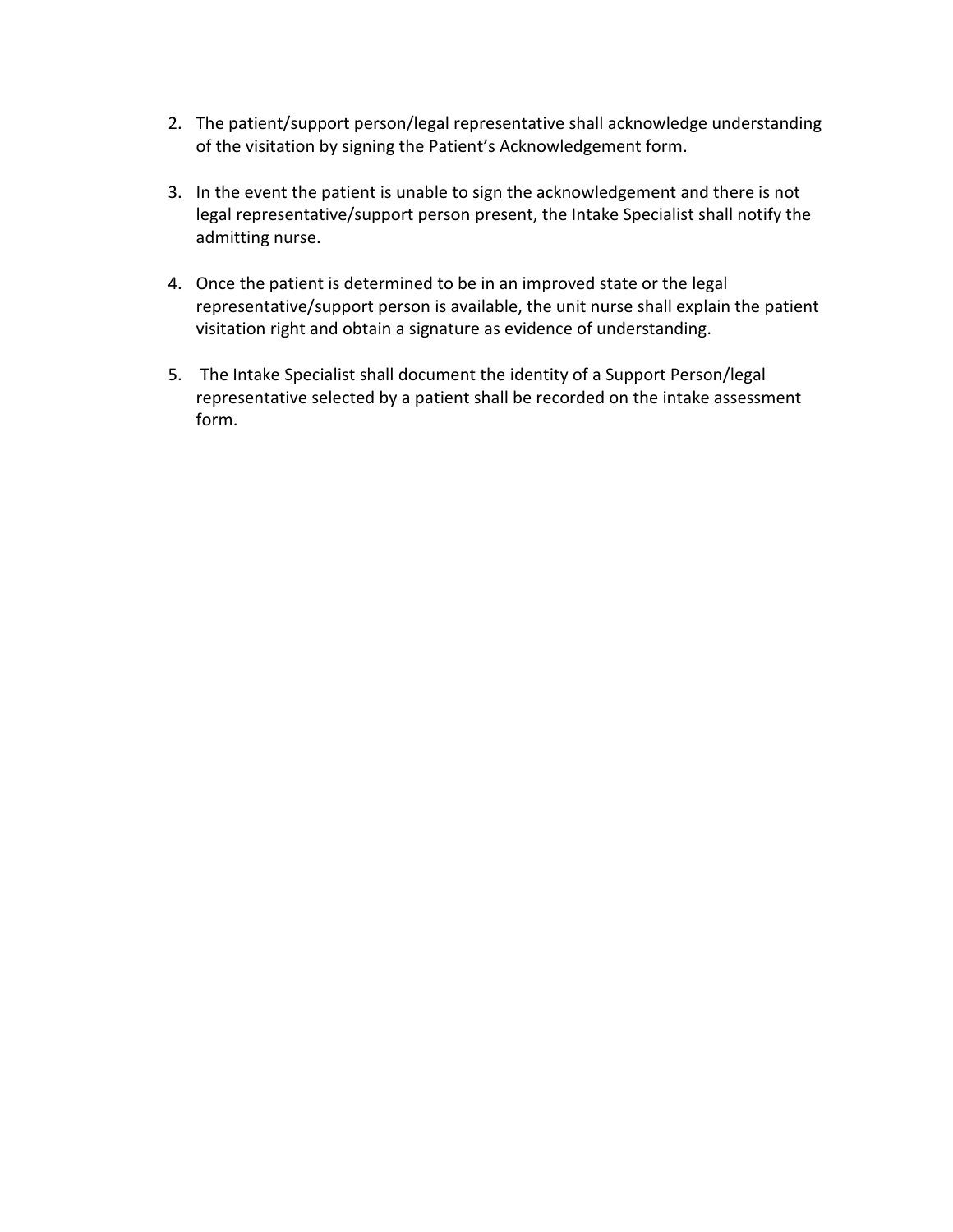| 0101                                     | <b>Policy Manual: Ethics</b>                  |
|------------------------------------------|-----------------------------------------------|
|                                          | Policy Number: RRE 017                        |
| <b>Suncoast Behavioral Health Center</b> | <b>Original/Approval Policy Date: 5-15-22</b> |
| <b>Residential Treatment Program</b>     | <b>Last Revision Date:</b>                    |
|                                          |                                               |
| <b>TITLE:</b>                            | <b>Last Review Date:</b>                      |
| <b>VISITATION</b>                        |                                               |
|                                          |                                               |
|                                          |                                               |
|                                          |                                               |

## **POLICY:**

It is the policy of Suncoast Behavioral Health Center to respect patients' right to receive visitors in private and understands that this right can only be limited on an individual basis by a physician for reasons of psychiatric necessity or security Suncoast Behavioral Health Center shall not impose rigid or restrictive visiting hours or policies that restrict parents/legal guardians from visiting the patient.

Visitors will be permitted during unit-specified visiting hours. The designated times can be found in the patient and family handbook. Visitation occurs in the classrooms, cafeteria, gymnasium, or treatment team room. Individualized visitation times will also be made available to accommodate families with special needs or who may be shift workers.

## **PROCEDURE:**

- 1.0 Visitors shall provide the patient's identification number to the receptionist or unit staff, who notifies the unit of their arrival and has visitors sign in on the confidentiality log. All visitors must be on the approved communication list.
- 2.0 Staff will escort visitors to the visitation area and, when visitation is completed, back to the lobby.
- 3.0 Nursing staff will document the visit in the patient's chart.
- 4.0 All visitors will be appropriately dressed, leave handbags in their car and conduct themselves in an appropriate manner.
- 5.0 If there is a restriction in place regarding visitation, the physician fully explains to the patient and their parent/legal guardian the reason(s) for the restriction, completes a Communication Restriction Form and writes the order for the restriction.
- 6.0 The restriction shall be reviewed at least every 7 days for renewal, or the order is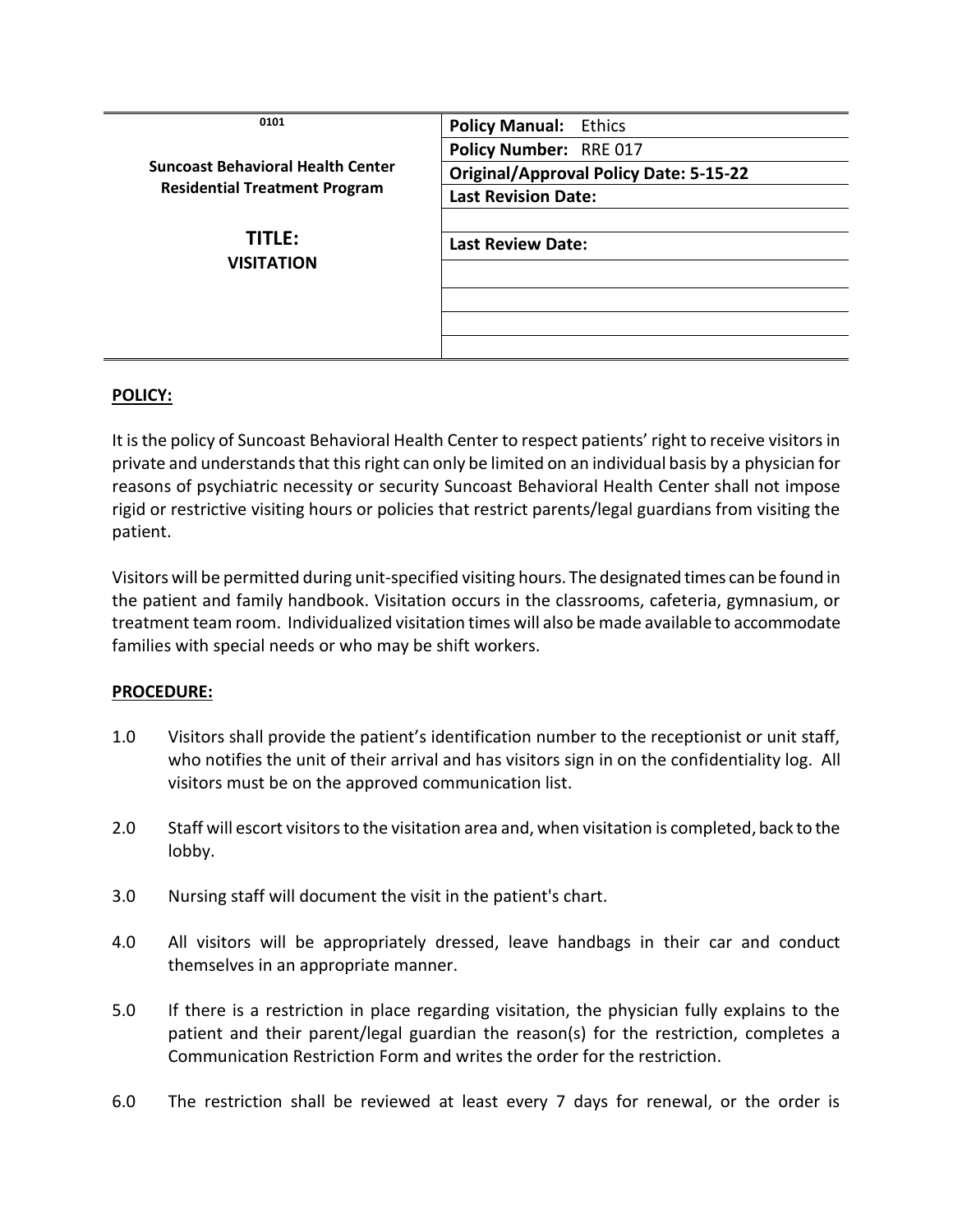immediately expired.

- 7.0 Visitors are not to be searched under any circumstances; however, will be asked to leave purses, etc. in their car.
- 8.0 A patient's right to contact an attorney or an attorney's right to contact a patient may not be limited.
- 9.0 Visiting times are as follows:

Wednesday, Thursday: 6:00 p.m. – 7:00 p.m. Saturday, Sunday: 1:00 p.m. – 4:00 p.m. Holidays: 12:00 p.m. – 6:00 p.m.

Therapist may approve visiting times outside usual hours to accommodate any special circumstances.

- 10.0 Visitors that are under the age of 13 must be approved by the therapist and the patient's physician. The visit must occur outside the clinical unit area.
- 11.0 All minors who visit, ages 17 or younger, must visit the patient in the presence of the parent/legal guardian/or adult visitor. Exception to above by physician order only.
- 12.0 Suncoast Behavioral Health Center is able to restrict/cancel visitation in accordance with CDC and infection control recommendations. In this event Suncoast Behavioral Health Center will notify the family/guardian of the visit restrictions.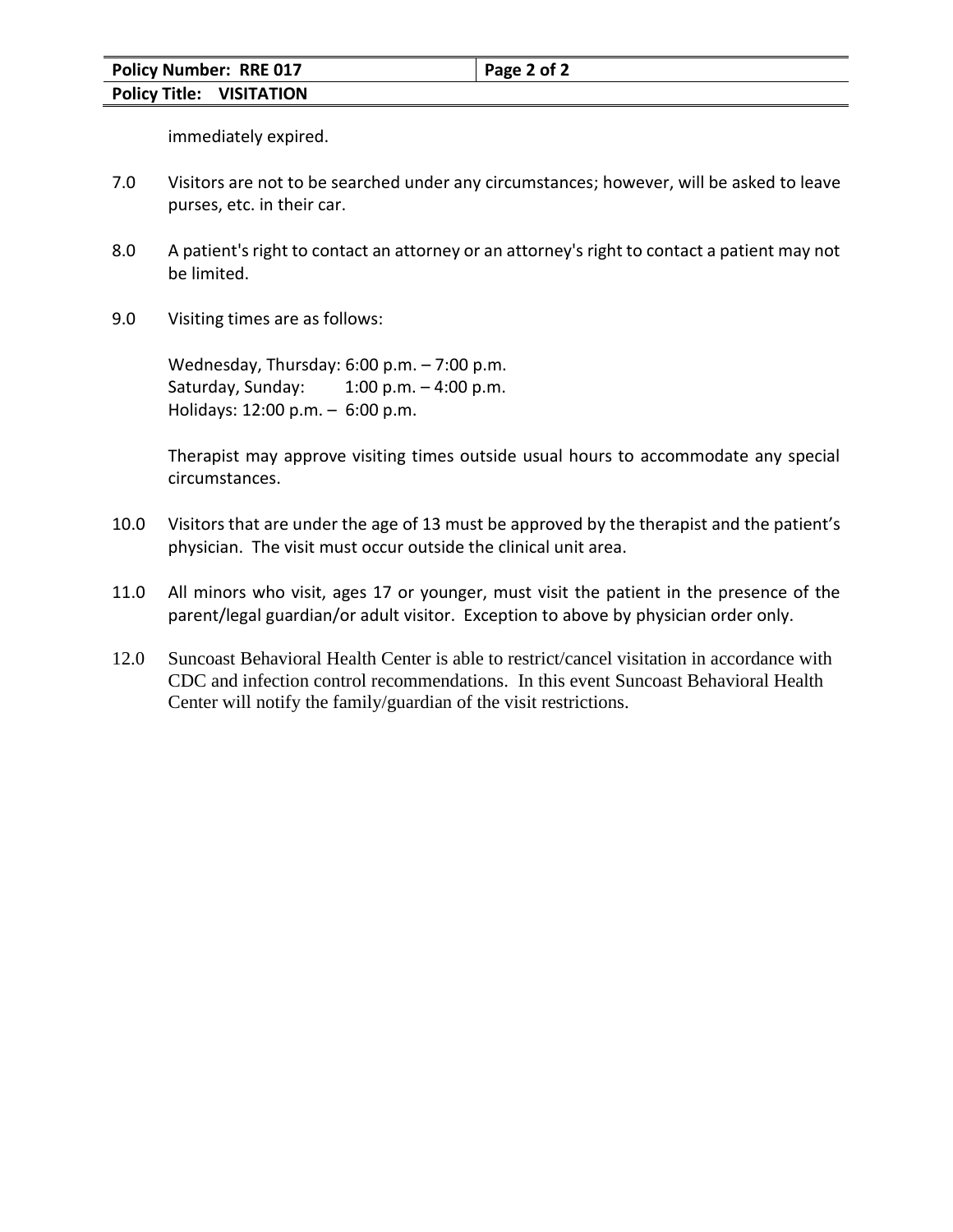|                                            | <b>Suncoast Behavioral Health Center</b>           | Category:     | <b>Rights and Ethics</b>                              |
|--------------------------------------------|----------------------------------------------------|---------------|-------------------------------------------------------|
| Title:                                     | Special Hospital Post Covid-19 Visitation Addendum | Policy #:     |                                                       |
| Page:                                      | $1 \text{ of } 3$                                  | Developed by: | Nursing Services, Social Services, Risk<br>Management |
| <b>Issue Date:</b><br><b>Review Dates:</b> | 5/15/22                                            | Approved by:  | Medical Executive Committee                           |
| <b>Revision Dates:</b>                     |                                                    |               |                                                       |

### **I. Purpose**

To ensure that all special visitation provisions in Florida for all F.S. 395 facilities are observed and complied with.

#### **II. Definitions**

None

#### **III. Policy**

It is the policy of Suncoast Behavioral Health Ceter to ensure the rights of all patients receiving care and services.

Infection Control Policy covers infection control and education policies for visitors; screening, personal protective equipment, and other infection control protocols for visitors.

This policy ensures permissible length of visits and numbers of visitors, which must meet or exceed the standards in ss. 400.022(1)(b).

Our organization ensures designation of a person responsible for ensuring that staff adhere to the policies and procedures.

Safety-related policies and procedures may not be more stringent than those established for the provider's staff and may not require visitors to submit proof of any vaccination or immunization.

The policies and procedures allow consensual physical contact between a resident, client, or patient and the visitor where safe and clinically appropriate.

Within 24 hours after establishing the policies and procedures required under this section, providers must make such policies and procedures easily accessible from the homepage of their websites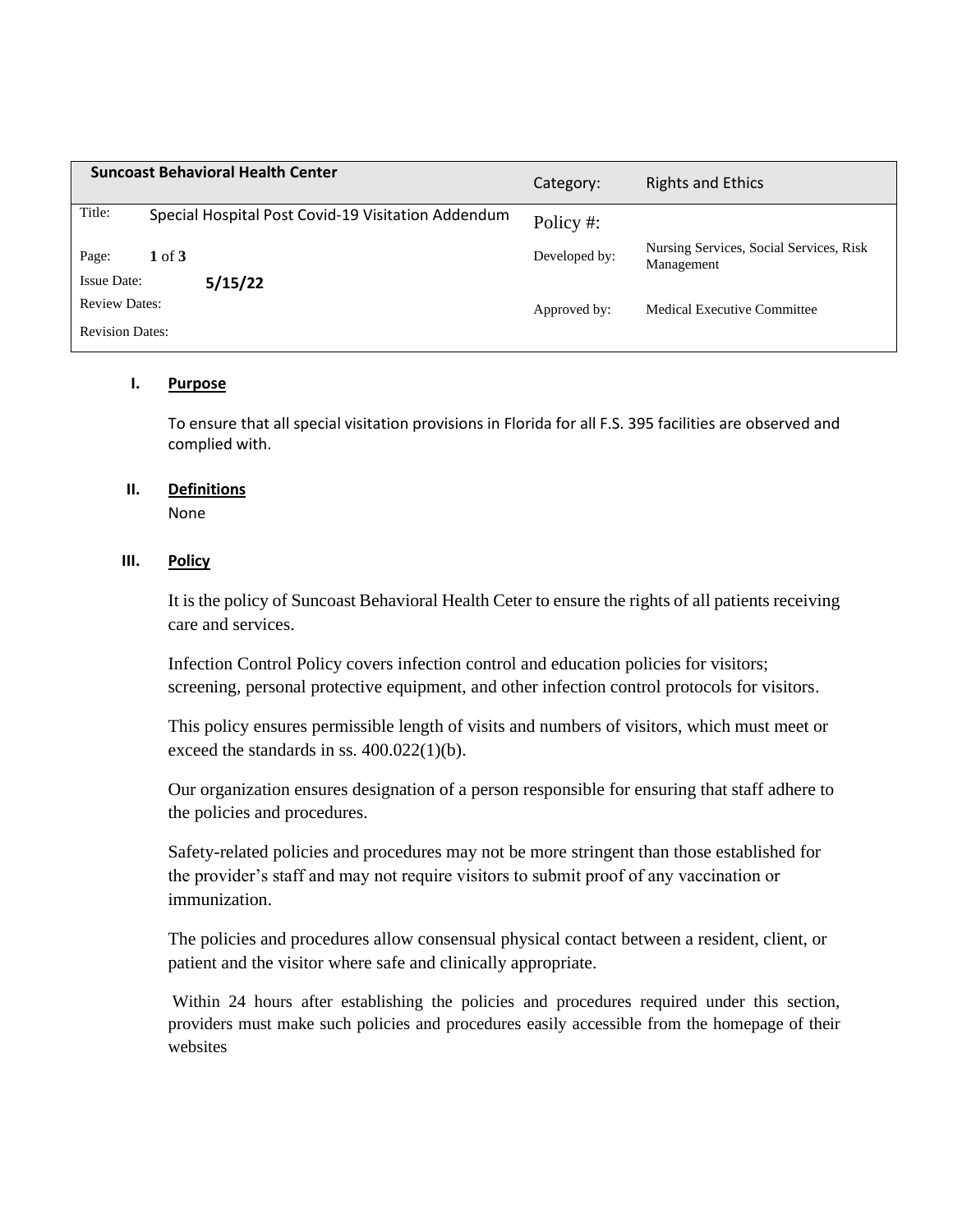|                        | <b>Suncoast Behavioral Health Center</b>           | Category:     | <b>Rights and Ethics</b>                              |
|------------------------|----------------------------------------------------|---------------|-------------------------------------------------------|
| Title:                 | Special Hospital Post Covid-19 Visitation Addendum | Policy #:     |                                                       |
| Page:                  | $2$ of $3$                                         | Developed by: | Nursing Services, Social Services, Risk<br>Management |
| <b>Issue Date:</b>     | 5/15/22                                            |               |                                                       |
| <b>Review Dates:</b>   |                                                    | Approved by:  | Medical Executive Committee                           |
| <b>Revision Dates:</b> |                                                    |               |                                                       |

#### **IV. Procedure**

With a physician order and where applicable, the above and following will always be observed:

Essential caregiver: A resident, client, or patient may designate a visitor who is a family member, friend, guardian, or other individual as an essential caregiver. The provider must allow in-person visitation by the essential caregiver for at least 2 hours daily in addition to any other visitation authorized by the provider. This section does not require an essential caregiver to provide necessary care to a resident, client, or patient of a provider, and providers may not require an essential caregiver to provide such care.

- o The Intake Specialist shall inform the patient/support person/legal representative of the patient's visitation right.
- o The patient/support person/legal representative shall acknowledge understanding of the visitation by signing the Patient's Acknowledgement form.
- o In the event the patient is unable to sign the acknowledgement and there is not legal representative/support person present, the Intake Specialist shall notify the admitting nurse.
- o Once the patient is determined to be in an improved state or the legal representative/support person is available, the unit nurse shall explain the patient visitation right and obtain a signature as evidence of understanding.
- o The Intake Specialist shall document the identity of a Support Person/legal representative selected by a patient shall be recorded on the intake assessment form.
- o The policies and procedures may require a visitor to agree in writing to follow the provider's policies and procedures. A provider may suspend in-person visitation of a specific visitor if the visitor violates the provider's policies and procedures.